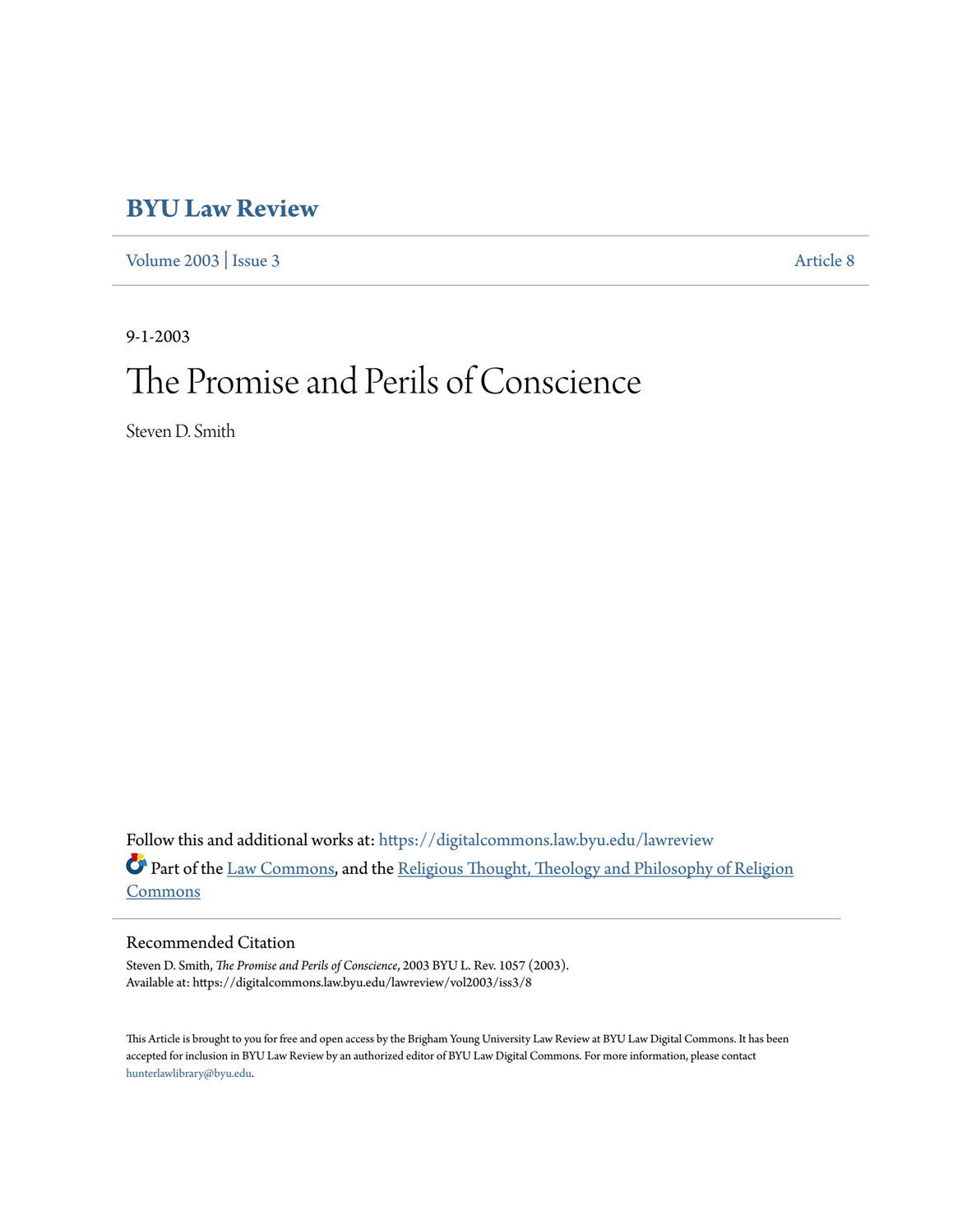## The Promise and Perils of Conscience

*Steven D. Smith*[∗](#page-1-0)

#### I. INTRODUCTION

My assignment is to comment on a paper by Professor Rodney Smith<sup>[1](#page-1-1)</sup> about conscience, and also to try to tie this specific subject into the conference's overall theme: LDS Perspectives on Law. At first glance, this seems not to be an easy assignment. Oliver Cowdery and section 134 of the *Doctrine & Covenants*[2](#page-1-2) made some important statements about conscience, but those statements also seem to be quite general—almost platitudinous, we might think—so they do not in any explicit way address the more specific questions about conscience that lawyers and courts confront today.<sup>3</sup> In addition, I understand Professor Smith's conclusion to be that, except in some details, Oliver Cowdery's views on conscience were approximately the same as those that James Madison had expressed half a century earlier,<sup>[4](#page-1-4)</sup> and, we might add, that

<span id="page-1-0"></span><sup>∗</sup> Warren Distinguished Professor of Law, University of San Diego. It was a pleasure to participate in the LDS Perspectives on Law Conference, held at Brigham Young University on October 19, 2001, and an honor to be able to comment on Rodney Smith's paper, and to do so with Fred Gedicks, Professor of Law at the J. Reuben Clark Law School at Brigham Young University. I have counted Rod and Fred as good friends for many years, and have admired how, in different ways, they have thoughtfully integrated LDS perspectives into their scholarship.

The views expressed in this Comment do not necessarily reflect the views of the Church of Jesus Christ of Latter-day Saints, the J. Reuben Clark Law School, or the Brigham Young University Law Review.

<span id="page-1-1"></span><sup>1.</sup> Rodney K. Smith, *James Madison, John Witherspoon, and Oliver Cowdery: The First Amendment and the 134th Section of the Doctrine and Covenants*, 2003 BYU L. REV. 891. Rodney K. Smith is Herff Chair of Excellence in Law, Cecil C. Humphreys School of Law, University of Memphis.

<span id="page-1-2"></span><sup>2.</sup> The *Doctrine & Covenants* is part of the canon of scripture of the Church of Jesus Christ of Latter-day Saints.

<span id="page-1-3"></span><sup>3.</sup> Some of the more specific questions of conscience relevant to lawyers and courts are thoughtfully discussed by Professor Rodney Smith in his other writings on this subject. *See, e.g.*, Rodney K. Smith, *Converting the Religious Equality Amendment into a Statute with a Little "Conscience"*, 1996 BYU L. REV. 645; Rodney K. Smith, *Conscience, Coercion, and the Establishment of Religion: The Beginning of the End to the Wandering of a Wayward Judiciary?*, 43 CASE W. RES. L. REV. 917 (1993).

<span id="page-1-4"></span><sup>4</sup>*. See* Smith, *supra* note 1, at 934–40 (noting that Cowdery's views are quite similar to those of Madison).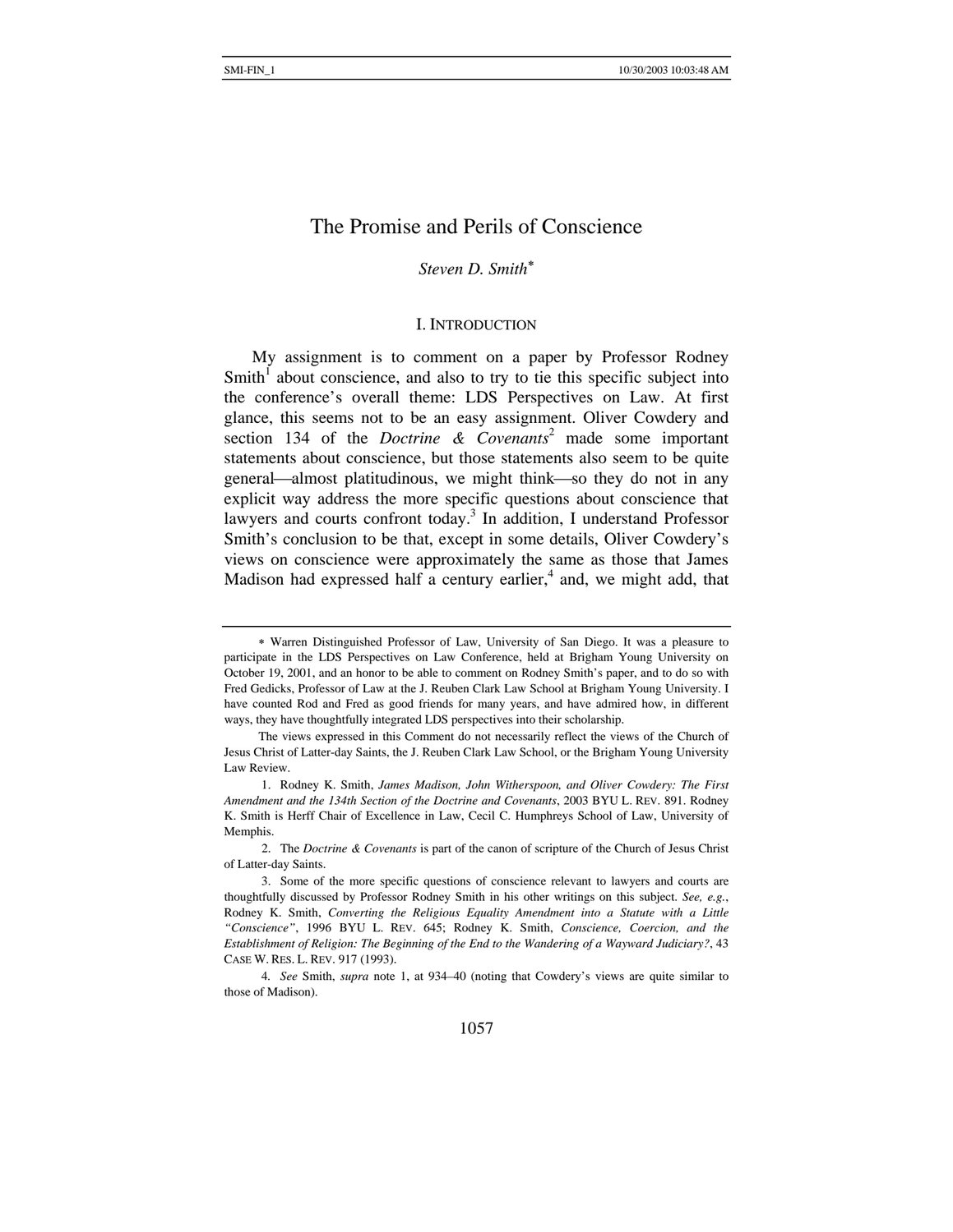were common in Protestant America. Indeed, a quotation from Joseph Fielding Smith that Professor Smith repeats suggests that this may have been the whole point of section 134, that is, to assure fellow citizens that members of the Church of Jesus Christ of Latter-day Saints were *not* idiosyncratic, or at least not subversive, but rather held essentially the same views on conscience, religious freedom, and church-state separation that most other Americans held.<sup>[5](#page-2-0)</sup>

How then can these early Latter-day Saints' views on conscience provide a distinctive LDS perspective on law? I want to offer, in summary form, two responses to that question. First, a commitment to conscience imports a conception of the person that is crucial but sorely missing in today's legal discourse. Second, LDS experience gives Latterday Saints a distinctive perspective from which to appreciate the *dangers* of conscience. The first point, discussed in Part II of this Comment, suggests the contribution of an *appreciation* of conscience in the unbelieving neighborhoods of the world.<sup>6</sup> The second point, discussed in Part III of this Comment, suggests the possibility of an *overappreciation* of conscience that has sometimes been a hazard in what we might call

<span id="page-2-0"></span><sup>5</sup>*. See id*. at 929 n.139. The quotation is as follows:

The reason for the article on "Government and Laws in General," is explained in the fact that the Latter-day Saints had been accused by their bitter enemies, both in Missouri and in other places, as being opposed to law and order. They had been portrayed as setting up laws in conflict with the laws of the country. This bitterness went so far that an accusation was brought against them, on one occasion in a Missouri court, of disloyalty because they believed that at some future time the Lord would set up his own kingdom which would supersede the government of the United States, and so believing that the time would come when such a kingdom would be established, they were disloyal to the United States. Every pretext that could be imagined against the Saints to try to show them disloyal and rebellious against established government, was brought into use.

<sup>2</sup> JOSEPH FIELDING SMITH, CHURCH HISTORY AND MODERN REVELATION 30–31 (1953).

<span id="page-2-1"></span><sup>6</sup>*. See generally* Douglas Laycock, *Continuity and Change in the Threat to Religious Liberty: The Reformation Era and the Late Twentieth Century*, 80 MINN. L. REV. 1047, 1078−79 (1996). Professor Laycock states,

I have heard several colleagues say that religious claims are absurd, ridiculous, irrational, or unworthy of respect. I have never heard a colleague, at any of the three law schools where I have taught, make a religious claim in an academic context. When the student chapter of the Christian Legal Society at The University of Texas needed a speaker, I knew of only three or four church-attending colleagues on a faculty of sixty-five, none in the evangelical mode the students were seeking.

*Id*. For recent expressions of this assessment of contemporary culture, see HUSTON SMITH, WHY RELIGION MATTERS: THE FATE OF THE HUMAN SPIRIT IN AN AGE OF DISBELIEF (2001); GREGG EASTERBROOK, BESIDE STILL WATERS: SEARCHING FOR MEANING IN AN AGE OF DOUBT (1999). *But see* PHILIP JENKINS, THE NEXT CHRISTENDOM: THE COMING OF GLOBAL CHRISTIANITY (2002). Obviously, no simple description can do justice to the complex reality.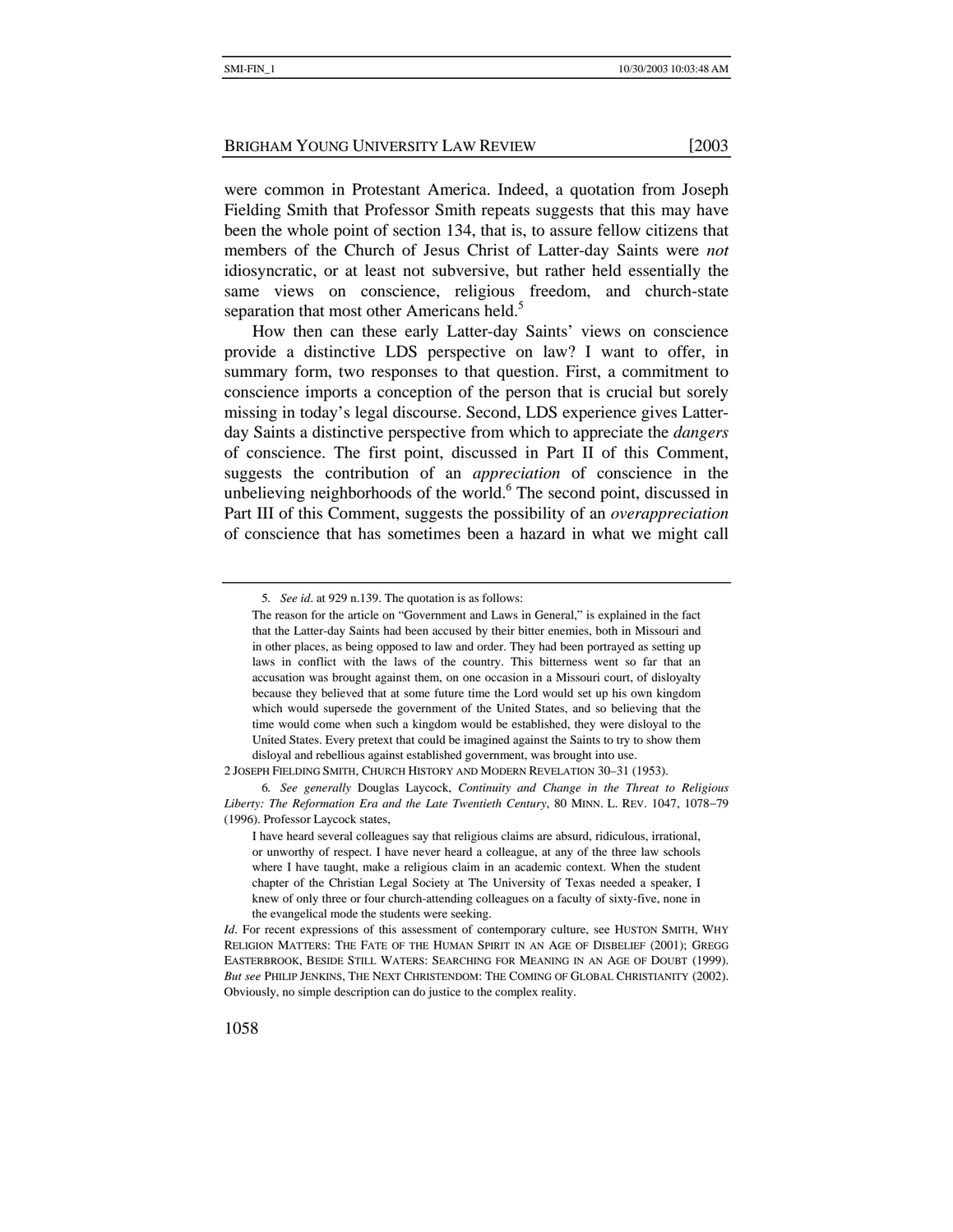the believing world. Oliver Cowdery might serve, in part tragically, as a sort of living illustration of both points.

#### II. CONSCIENCE AND THE BELIEVING PERSON

To introduce the first point that a commitment to conscience imports a crucial conception of the person that is missing in legal discourse, let me start with an observation that Lon Fuller made several decades ago. Though we may often fail to notice the fact, Fuller explained that legal discourse implicitly contains some conception of the person, some image of what a person is.<sup>[7](#page-3-0)</sup> Accepting Fuller's insight, I would say that legal discourse today is pervaded by two principal images of the person: first, the *person as interest seeker* and second, the *person as autonomous agent* (or perhaps the *person as chooser*). We might say that the first kind of person—the person whose essence and purpose is to maximize his interests—is a latter-day descendant of the Tribe of Bentham. The second person, whose essential, defining feature is autonomy, descends from the lineage of the Tribe of Kant. The first image has solid contemporary support in the sciences and social sciences—in evolutionary psychology and economics, for instance—while the second image is entirely orthodox in the liberal political and moral tradition represented today by prominent thinkers such as Raz, Dworkin, and Rawls.

In short, both conceptions of the person have impressive credentials, and I readily concede that both conceptions capture important aspects of what it means to be a person: we *do* have interests and we *do* make choices. However, both images also have severe limitations. In the area of religious freedom, for instance, the interest-seeking person and the autonomous person seem a bit awkward or out of place. We quickly recognize something incongruous, almost grotesque, in the occasional attempt to understand religion or religious freedom primarily in economic or interest-seeking terms. And we also know that attempts to collapse religion into autonomous choice do violence to the very nature of believing and believers. We need not go to the other extreme—to

<span id="page-3-0"></span><sup>7.</sup> Specifically, Fuller was worried about what he viewed as the pernicious effects on law of a conception of the nature of man taken over from the behavioral sciences. He contended that many legal thinkers of his time had adopted a Skinnerian view that saw the person as a helpless victim of outside forces. Fuller believed that this depiction was undermining the efficacy of law, which necessarily depends on "the view that man is, or can become, a responsible agent, capable of understanding and following rules, and answerable for defaults." LON L. FULLER, THE MORALITY OF LAW 162 (rev. ed. 1969).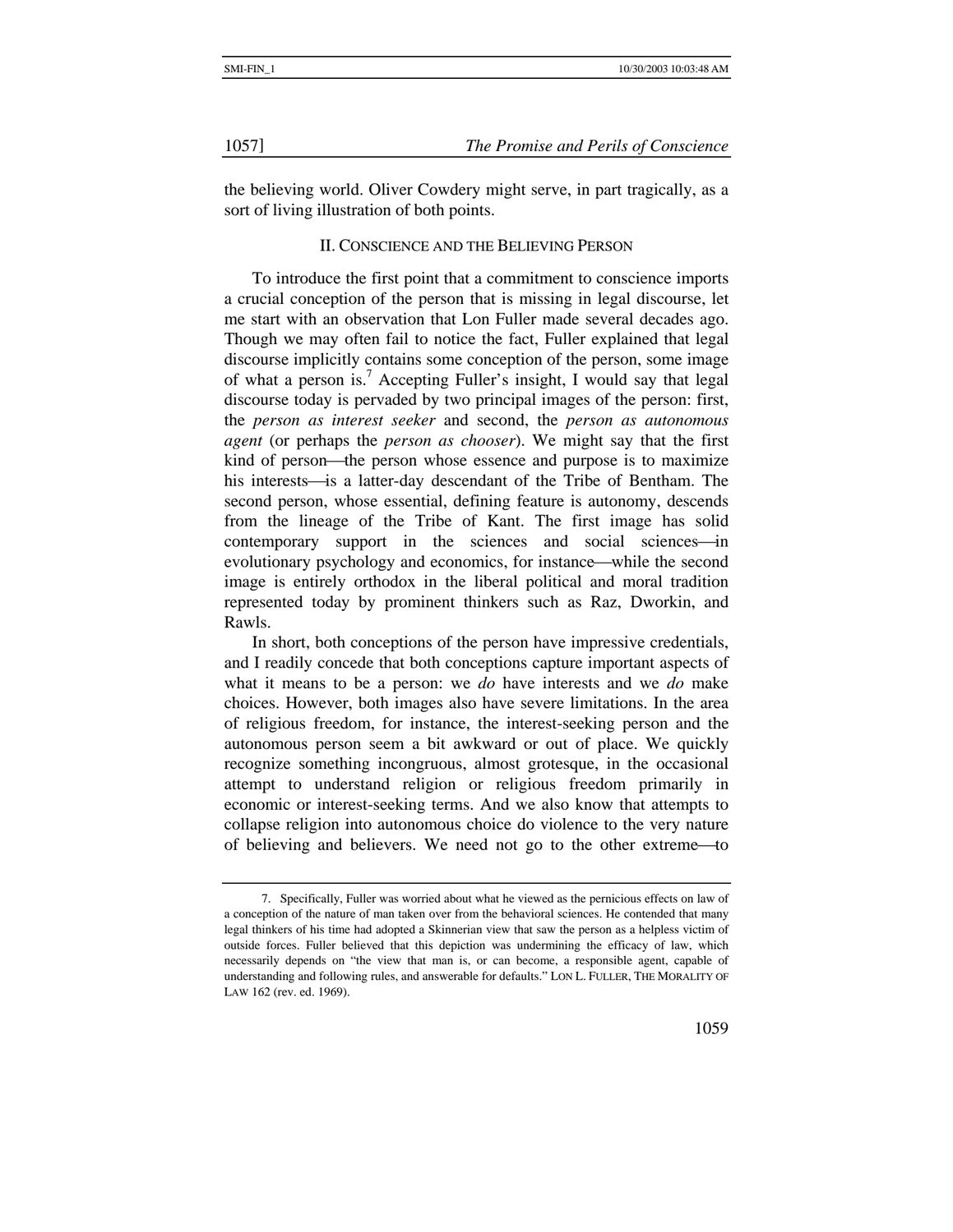Schleiermacher's view that "[t]he essence of religion consists in the feeling of an absolute dependence<sup>3[8](#page-4-0)</sup>—to realize that religion does not primarily consist in our autonomous choices about how to achieve selfrealization.

I believe that Professor Smith captures this point well in *James Madison, John Witherspoon, and Oliver Cowdery: The First Amendment and the 134th Section of the Doctrine and Covenants* when he explains, with support from Gordon B. Hinckley, president of the LDS Church, as well as from his own experience, that conscience is based not on choice so much as on duty, or even a kind of compulsion.<sup>[9](#page-4-1)</sup> The classic expression was Martin Luther's: "Here I stand; *I can do no other.*" [10](#page-4-2)

The unsuitability of the prevailing conceptions of the person for some areas of law reflects a deeper deficiency, I believe: standing alone, those conceptions simply do not capture the distinctive character of human beings. They do not explain what it is that leads us to say that persons are inviolable, or sacred, or perhaps infinitely precious. They miss what lies behind the claim that human beings are made "in the image of God."<sup>11</sup> In that respect, the standard conceptions, despite their limited truth, serve to obscure what it is that makes us interested in such things as human rights or constitutional rights. A Vatican II document puts the point this way: "[W]ithout the Creator the creature would disappear. For their part, ... all believers of whatever religion have always heard His revealing voice in the discourse of creatures. But *when*  God is forgotten the creature itself grows unintelligible."<sup>[12](#page-4-4)</sup> "Unintelligible," of course, is the sort of adjective often used to describe the modern jurisprudence of religious freedom. There is not time here to elaborate on the connection, but I suspect that it is quite real.<sup>[13](#page-4-5)</sup>

One of the virtues of talking about conscience, I believe, is that conscience is a notion that still has considerable resonance with people⎯even academics⎯of a variety of religious and secular persuasions, and it is also a way of challenging the prevailing

<span id="page-4-0"></span><sup>8</sup>*. Quoted in* WILLIAM P. ALSTON, RELIGIOUS BELIEF AND PHILOSOPHICAL THOUGHT 3 (1963).

<span id="page-4-2"></span><span id="page-4-1"></span><sup>9</sup>*. See* Smith, *supra* note 1, at 936–37 & n.156.

<sup>10.</sup> Whether Luther uttered the exact words that have come down in legend is doubtful, *see* OWEN CHADWICK, THE REFORMATION 56 (1964), but they capture the essence of his statement.

<span id="page-4-4"></span><span id="page-4-3"></span><sup>11</sup>*. Genesis* 1:27.

<sup>12</sup>*. Gaudium et Spes* [*Pastoral Constitution on the Church in the Modern World*] § 36, *in* THE DOCUMENTS OF VATICAN II 234 (Walter M. Abbott, S.J. ed., 1966) (emphasis added).

<span id="page-4-5"></span><sup>13.</sup> I try to develop this thesis in a more sustained way in *Believing Persons, Personal Believings: The Neglected Center of the First Amendment*, 2002 U. ILL. L. REV. 1233.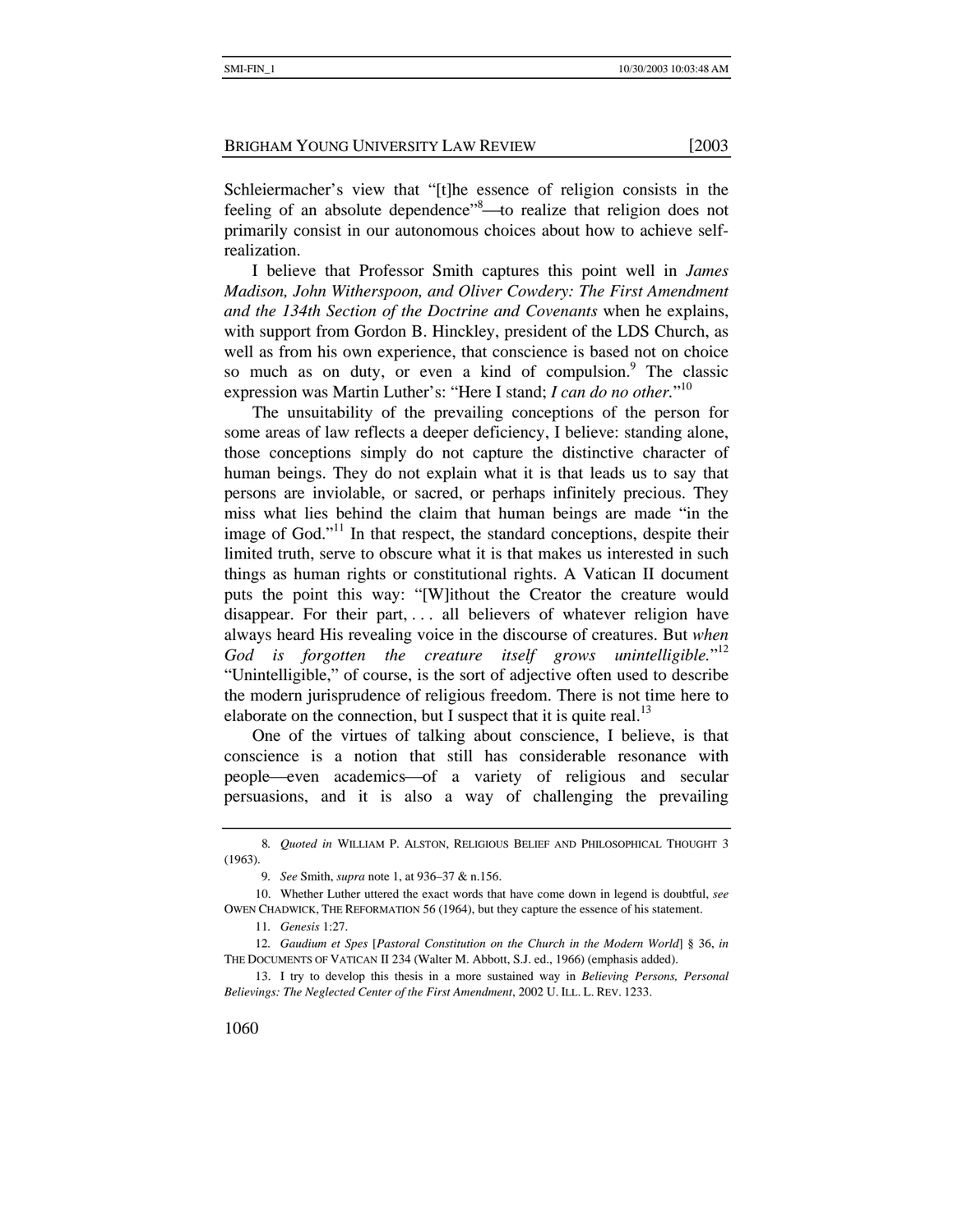#### 1057] *The Promise and Perils of Conscience*

conceptions of the person as interest seeker or as autonomous agent. Of course, many academics today do not understand conscience in anything like the way that James Madison and Oliver Cowdery did. Marie Failinger has observed that "[w]hat began as an argument that government must ensure a free response by the individual called distinctively by the Divine . . . has, in modern-day cases, become an argument for the protection of human autonomy."<sup>[14](#page-5-0)</sup> As a result, "[w]hile the word 'conscience' is still used, it has come to mean very little beyond the notion of personal existential decision-making."[15](#page-5-1) Still, any close examination of the notion of conscience will show, I think, that conscience cannot be reduced either to mere interest seeking or to autonomous choice. $16$ 

In short, commonly held commitments to conscience do not square well with the conceptions of the person as interest seeker or the person as autonomous agent. An understanding of conscience—even in its modern, nontheistic versions—pushes us to recognize a different conception, or what I would call the "person as believer."<sup>17</sup> This conception is not only evident in founding documents like the *Declaration of Independence*  (with its "We hold these truths  $\dots$ "), but also in the first words of Christian creeds: the "I believe" of the *Apostles' Creed*, and the "We believe" of the *Nicene Creed* and of the LDS *Articles of Faith*. The continuing prestige of conscience provides an opening, I think, to introduce the *believing person* back into legal discourse.

If that introduction could succeed, we might then be able to take the next steps to ask, Why is "believing" such a crucial part of what it is to be a person, and *in what* does the believing person believe? Conceivably, those questions might eventually lead to a recognition of the person as a creature or, as LDS Church members would say, a child of God.

LDS scholars are not alone in taking these questions seriously, of course, nor are we alone in professing a commitment to a religious understanding of conscience. Indeed, though it would be hard to quantify the point, my own sense (based mostly in recent years, I admit, on

<span id="page-5-0"></span><sup>14.</sup> Marie A. Failinger, *Wondering after Babel: Power, Freedom and Ideology in US Supreme Court Interpretations of the Religion Clauses*, *in* LAW AND RELIGION 81, 93 (Rex J. Ahdar ed., 2000).

<span id="page-5-2"></span><span id="page-5-1"></span><sup>15</sup>*. Id*. at 94.

<sup>16.</sup> Thus, scholars like David and Susan Williams have persuasively shown that voluntarist accounts do not capture much of what religion and conscience have meant in our American religious history. *See* David C. Williams & Susan H. Williams, *Volitionalism and Religious Liberty*, 76 CORNELL L. REV. 769 (1991).

<span id="page-5-3"></span><sup>17</sup>*. See supra* note 13.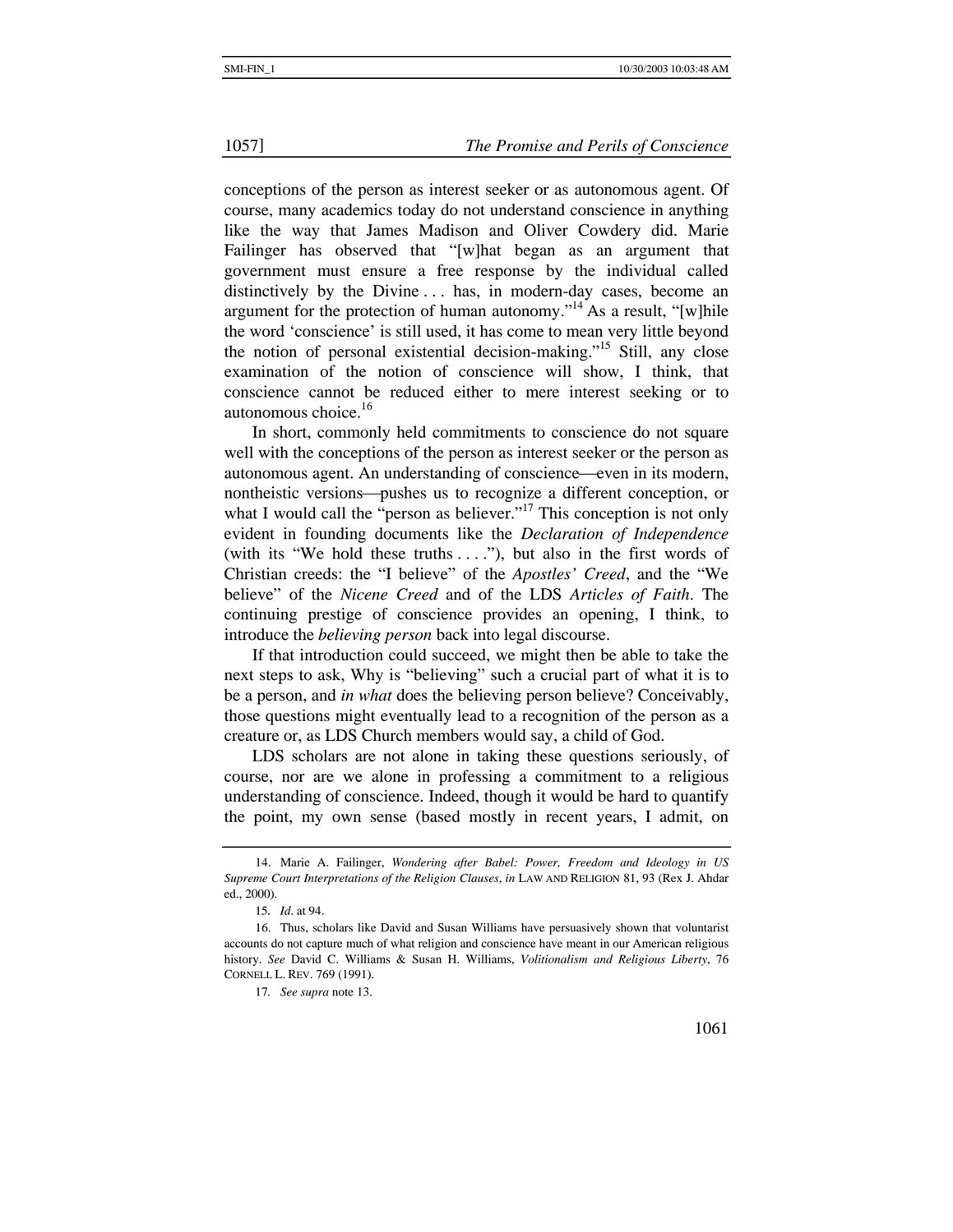attendance at sacrament meetings and Primary meetings<sup>18</sup>) is that today Latter-day Saints talk about conscience less than some other Christian traditions do,<sup>19</sup> and there are probably reasons for this, one of which I will notice shortly in Part III. Still, there seems to be no hesitation in affirming the ideas of section 134 of the *Doctrine & Covenants*. Moreover, our understanding of conscience in the terms used by people like James Madison and Oliver Cowdery may help us to address the underlying questions about what makes us persons, and about what makes persons distinctively valuable.

To put the point differently, what Oliver Cowdery said about conscience may have been largely platitudinous in *his* time, but it is not in ours. LDS Church members *still* believe what our ancestors said about conscience—and, even more importantly, we believe what those statements presuppose about God and ourselves—when much of the rest of the academic world does not. Our counter-cultural stance in this respect may support not a *unique* perspective, perhaps, but at least a distinctive, and distinctively valuable, contribution to legal thought.

#### III. THE DARK SIDE OF CONSCIENCE

Along with Oliver Cowdery and James Madison, LDS Church members celebrate conscience, but beneath our celebration we also understand that conscience, like fire, is both a blessing and a threat. Talk of conscience is typically calculated to emphasize that saving and dutyimposing belief resides in the *individual*. Claims of conscience often have a "Declaration of Independence" quality to them: they are asserted for the purpose of freeing the individual, to some extent, from the constraints of the community or from collective authority.

In many situations, the collective authority from which the individual seeks a measure of independence is the state or the government; in many other situations, it is the church. Historically, the Protestant emphasis on conscience was in large part calculated to show the ostensible errors of Catholic Christianity, which asserted the necessity of the *church* in teaching individuals what to believe and how to live. Catholic teaching

<span id="page-6-0"></span><sup>18.</sup> The incessant theme in Primary meetings in 2002 was "Follow the Prophet"; I do not recall any "sharing time" discussions of conscience. We *did* regularly sing "I Am a Child of God," and we recited and sang the "We Believe" of the *Articles of Faith*.

<span id="page-6-1"></span><sup>19.</sup> For an eloquent and profound contemporary statement on the importance of conscience, see Pope John Paul II, Veritatis splendor [The Splendor of Truth], Papal Encyclical, (Aug. 6, 1993), http://www.vatican.va/holy\_father/john\_paul\_ii/encyclicals/ documents/hf\_jp-ii\_enc\_06081993\_veritatis-splendor\_en.html.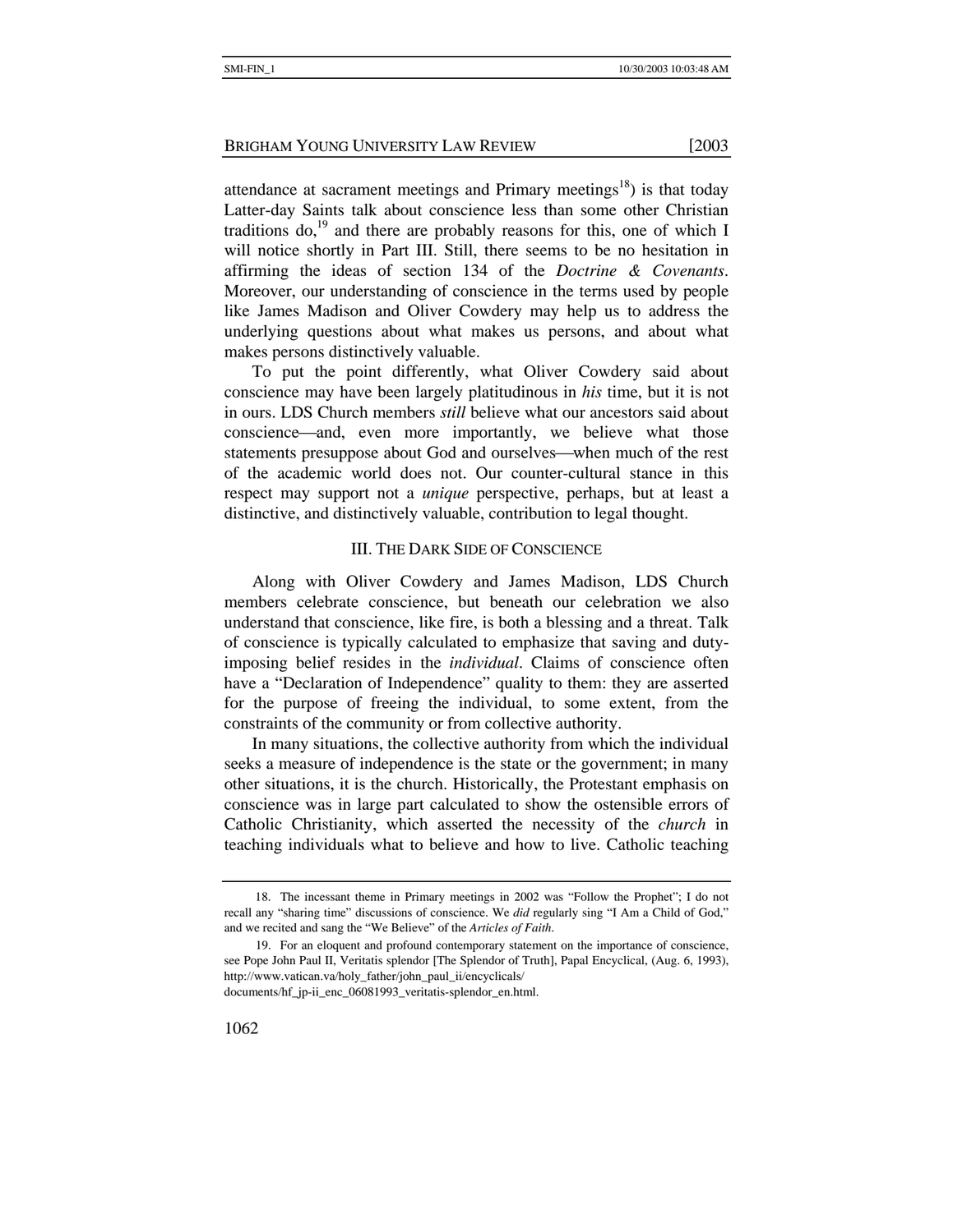#### 1057] *The Promise and Perils of Conscience*

had recognized the importance of conscience and had even taught that if confronted with a conflict between conscience and church teaching, an individual must follow his conscience.<sup>20</sup> Still, Catholic teaching had not left the individual alone with just his conscience and God, but had interposed a host of aids to instruct and influence the believer: church authorities, the sacraments, and centuries of accumulated Christian tradition. To some Protestants, these mediating materials represented an interference with conscience.

The basic proposition was expressed in a tract by the New England Protestant minister and legislator, Elisha Williams, who wrote in *A Seasonable Plea for the Liberty of Conscience and the Right of Private Judgment in Matters of Religion, Without any Controul from Human Authority*, that

To submit our Consciences to the Guidance of any Man, or Order of Men is not to reason and act according to our own Understanding .... And in every Instance wherein we thus submit our selves to the Direction of any humane Authority, so far we set aside and renounce all other Authority, our own Light and Reason, and even the Word of God and Christ . . . . And therefore if our Consciences are under the Direction of any humane Authority as to religious Matters; they cease to be under the Direction of CHRIST. $^{21}$ 

Now I think we can see the appeal but also the dangers implicit in this position. We can agree, I suppose, that a degree of individual independence from both state and church is a good thing: we do not want individuals to be completely subordinated to, or absorbed into, either state or church, like cells in the human body. The merit of claims of conscience is that they remind us that, ultimately, it is individuals—not collectives—who believe and hope and love and are saved. The point is obvious, perhaps, but also easily forgotten, especially when the demands of solidarity are strong. And if conscience were infallible, if it were always the authentic voice of God speaking within us, then I suppose we would not need to worry about its more radical tendencies. But conscience, or what people take to be the voice of conscience, is not infallible; outlandish doctrines and wicked deeds have often been

<span id="page-7-0"></span><sup>20.</sup> Brian Tierney, *Religious Rights: A Historical Perspective*, *in* RELIGIOUS LIBERTY IN WESTERN THOUGHT 29, 36−38 (Noel B. Reynolds & W. Cole Durham, Jr. eds., 1996).

<span id="page-7-1"></span><sup>21.</sup> ELISHA WILLIAMS, A SEASONABLE PLEA FOR THE LIBERTY OF CONSCIENCE AND THE RIGHT OF PRIVATE JUDGMENT IN MATTERS OF RELIGION, WITHOUT ANY CONTROUL FROM HUMAN AUTHORITY 12−13 (Boston, S. Kneeland & T. Green 1744).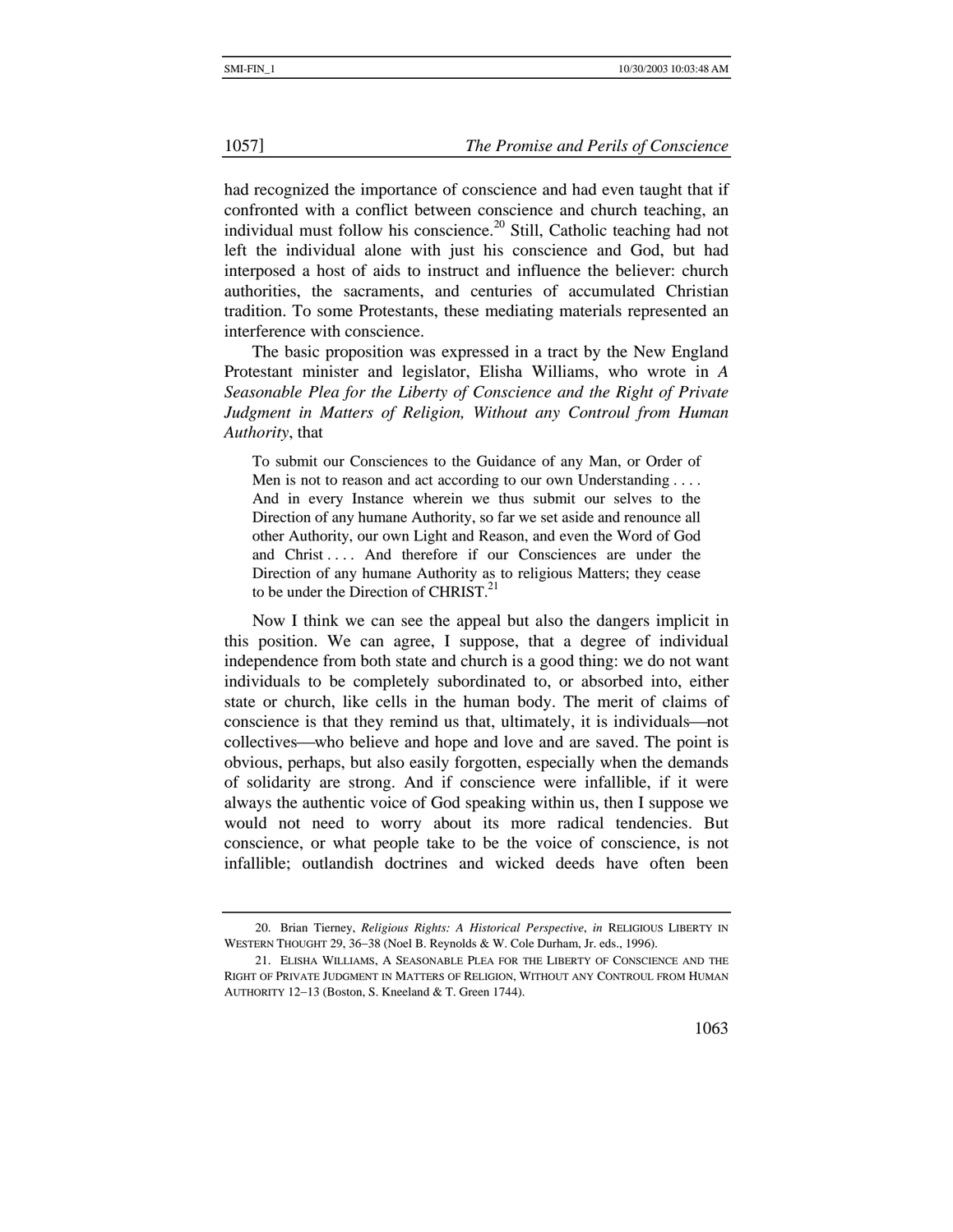perpetrated, sincerely, in the name of conscience. Unchecked, conscience would threaten anarchy: civil anarchy if conscience is set up against the state, religious anarchy if conscience is set up against the church.

Perhaps more importantly, a single-minded reliance on conscience—and the consequent rejection of authority—threatens to leave the individual without reliable guidance or moorings. The fact is that God rarely if ever speaks to the believer directly and in a vacuum. His teachings come to us, usually, through the media of scripture and tradition and church. Even in Joseph Smith's accounts of direct heavenly visitations, the visitors speak in an inherited language; they typically use that language to quote scripture, and they implicitly rely on a host of concepts and understandings built up through centuries of Christian tradition. Without that tradition, it is hard to see how Joseph could even have conceived and *asked* the questions he posed, much less received or understood *answers* to those questions.

In reading the heart-felt fulminations of an Elisha Williams against those who would allow anything to mediate between the individual and God, we are tempted to ask how the independence for which Williams pleads could even be possible. What is the *Bible* itself, which Williams offers as the definitive and only guide,<sup>22</sup> if not a sort of intermediary, collected and passed on by the Christian community, between God and us? What is Williams doing when he preaches sermons if not mediating, in a sense, between God and the congregation? Indeed, it would not be much of an exaggeration to say that the modern, debased conception of conscience is the culmination of notions like Williams's: there is a sort of natural progression from Williams's "right of private judgment"<sup>23</sup> to Thomas Paine's "My own mind is my own church"<sup>24</sup> to a notion of conscience as simply "personal existential decision making."[25](#page-8-3)

We can perhaps notice the risks implicit in conscience in Oliver Cowdery's own life. Professor Smith in *James Madison, John Witherspoon, and Oliver Cowdery: The First Amendment and the 134th Section of the Doctrine and Covenants* spends several pages discussing the circumstances of Oliver's excommunication.<sup>26</sup> His typically good-

<span id="page-8-0"></span><sup>22</sup>*. Id*. at 1 (asserting that "the Sacred Scriptures are the alone Rule of Faith and Practice to a Christian").

<span id="page-8-2"></span><span id="page-8-1"></span><sup>23</sup>*. See id.*

<sup>24. 1</sup> THOMAS PAINE, *Age of Reason*, *in* THE COMPLETE RELIGIOUS AND THEOLOGICAL WORKS OF THOMAS PAINE 5, 6 (New York, Peter Eckler 1892).

<span id="page-8-3"></span><sup>25</sup>*. See* Failinger, *supra* note 14, at 94.

<span id="page-8-4"></span><sup>26</sup>*. See* Smith, *supra* note 1, at text accompanying notes 107−18.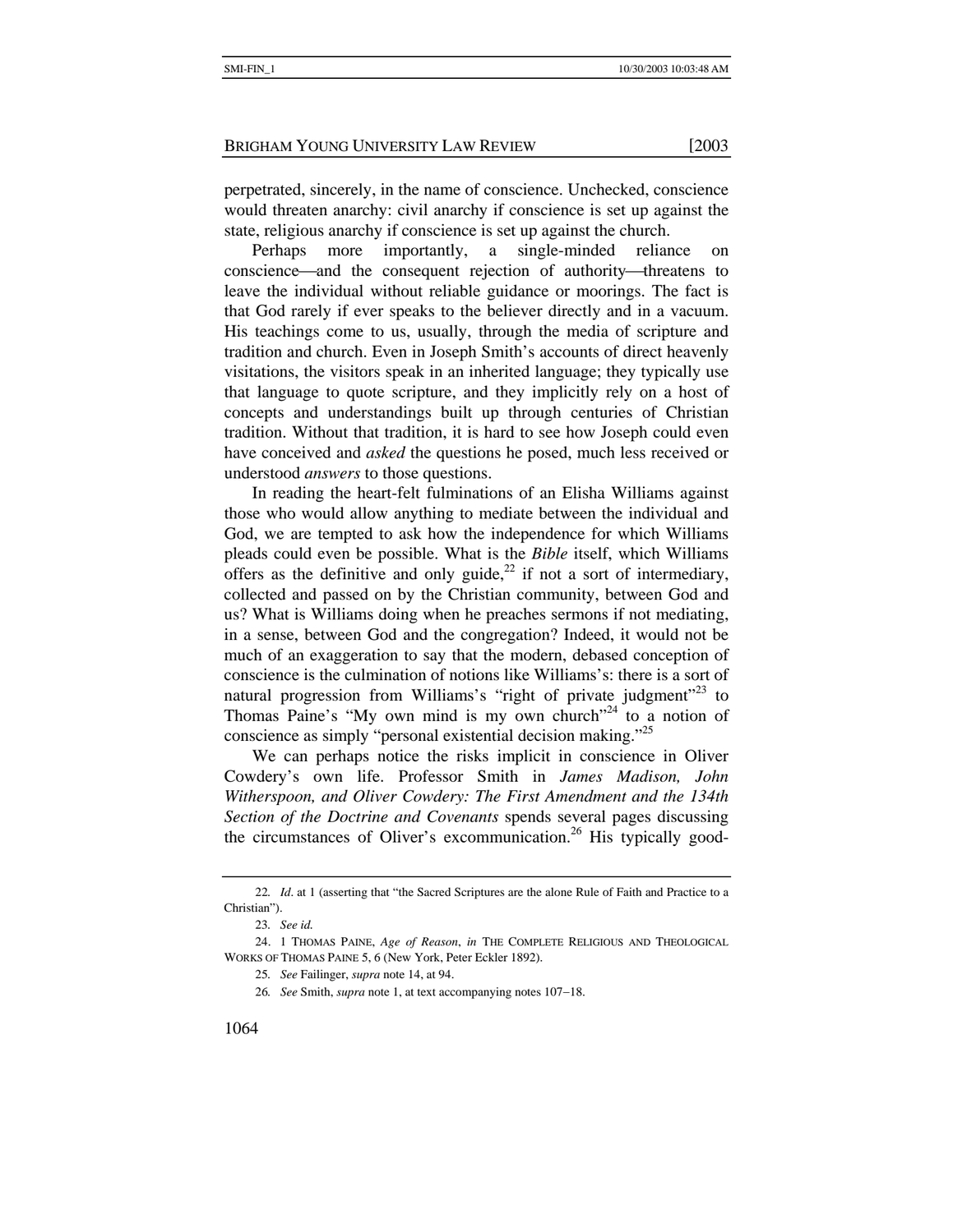hearted effort to give the kindest possible portrayal to all the characters—Oliver, Joseph, and the LDS Church in general—perhaps inclines to elevate faith-enhancing charity over a cruder credibility, and in doing so it forbears from noticing what we might call the dark side of conscience. Oliver disagreed with the church leadership over a fairly wide range of matters, but I think it would be fair to say that on the only point of disagreement specifically referred to in Professor Smith's paper—that is, a dispute over property—Oliver's position seems a bit bizarre.

As Professor Smith explains, Oliver had been accused of "virtually denying the faith by declaring that he would not be governed by any ecclesiastical authority or revelations whatever, in his temporal affairs," and also for "selling his lands in Jackson County, contrary to the revelations."[27](#page-9-0) In his response, Oliver got into a discussion of whether land in this country is "allodial" or subject to "feudal tenures." He asserted the rights of property ownership under English and American law and also alluded to principles of religious liberty and church-state separation. Then from these assorted legal propositions he somehow drew the conclusion that the Church was acting wrongly or beyond its authority by giving direction in these matters.<sup>[28](#page-9-1)</sup>

Oliver asserted other grievances (including a complaint about what we might now describe as the circumstances surrounding the origins of polygamy), and I admit to being in sympathy with some of Oliver's concerns. Even from a distance, though, I think we can say that on this specific issue of property, Oliver seemed confused. Why would he think that *civil law* governing property ownership would mean that a *church* cannot impose conditions or regulations on its members? Why would the fact that in this country property is allodial rather than feudal (whatever that means) preclude a church from giving direction to those who choose to belong to it, even in temporal affairs?

Reading Oliver's letter, we are tempted to say that a little legal learning is a dangerous thing.<sup>29</sup> However, the danger lies not just in legal

<span id="page-9-0"></span><sup>27</sup>*. See* The Oliver Cowdery Pages, *at* http://OliverCowdery.com/history/ Cdryhst2.htm (last visited Sept. 22, 2003).

<span id="page-9-2"></span><span id="page-9-1"></span><sup>28</sup>*. Id*. I admit that I know none of the details of the Oliver Cowdery controversy.

<sup>29.</sup> The dangerousness of a little legal learning might help explain, by the way, why Oliver's decision to practice law also figured in the Church's accusations against him. The first charge asserted that Oliver was instituting a "vexatious lawsuit," and the seventh charge accused him of "leaving his calling to which God had appointed him by revelation, for the sake of filthy lucre, and turning to the practice of law." *Id*.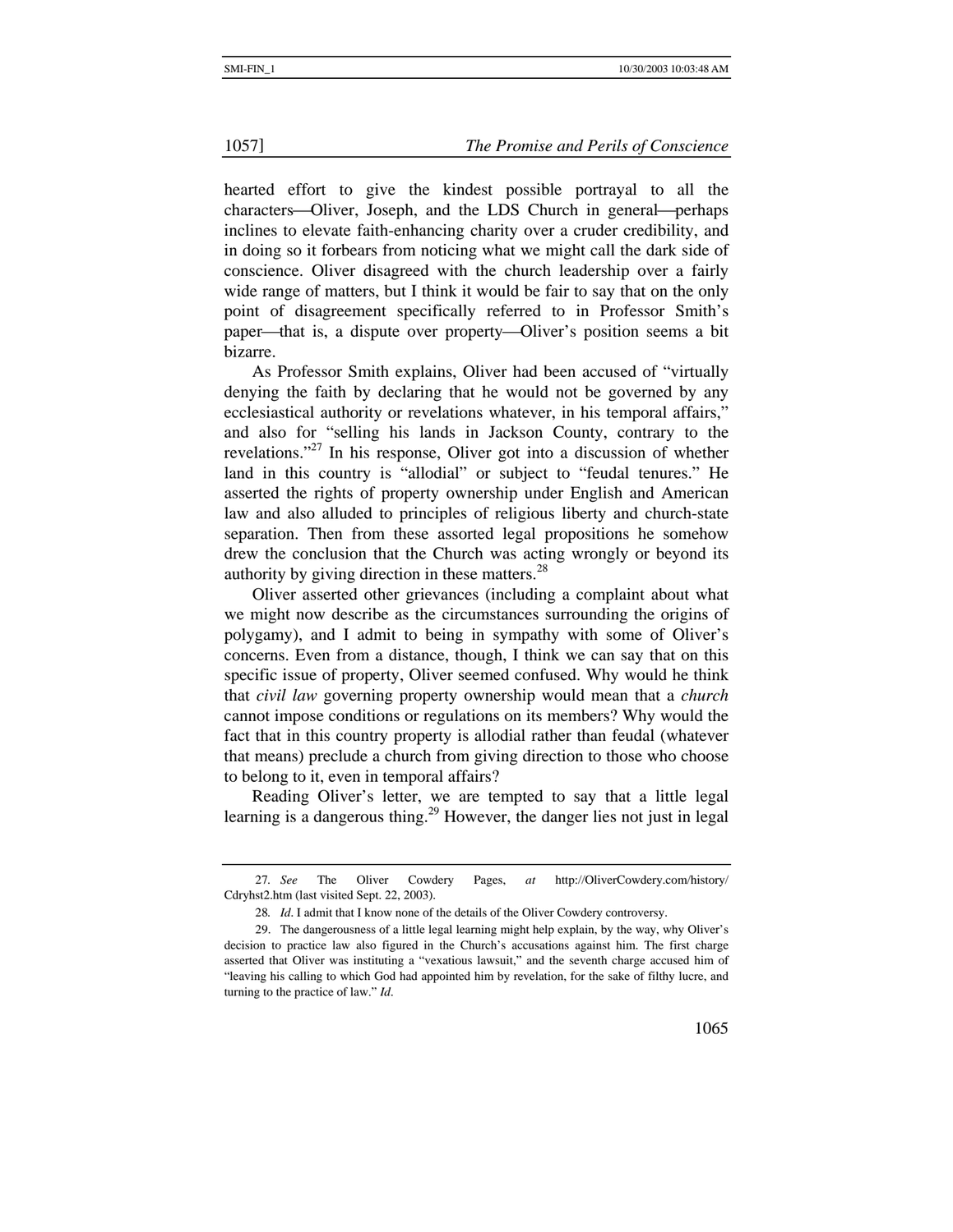learning but also in a commitment to the primacy of conscience, because Oliver's dubious conclusions seem to have been closely interwoven with his understanding of conscience. Thus, immediately after his invocation of principles of religious freedom, he asserted that "[t]his attempt to control me in my temporal interests, I conceive to be a disposition to take from me a portion of my Constitutional privileges and inherent right." It was an effort, he said, to which "I cannot *in conscience* subscribe . . . . "<sup>[30](#page-10-0)</sup> The context and specific controversy were different, but in the background you can almost hear the distant voices of Elisha Williams and Thomas Paine.

A full account of Oliver Cowdery's understanding of conscience would need to consider not only the general edifying declarations of section 134 of the *Doctrine & Covenants* but also the more disruptive conception of conscience at work in Oliver's later controversy with the Church. The fuller account might teach us not only about the value of conscience but also about the limits of conscience, and about the delicate, difficult task of reconciling the potentially atomistic claims of conscience with the imperatives of community and authority.

#### IV. CONCLUSION

Over the centuries, the task of reconciling the claims of conscience with the imperatives of community and authority is one with which governments and Christians, including latter-day Christians, have struggled. With benefit of hindsight, we may be inclined to conclude that at times collective needs and pressures have dominated the just claims of conscience; at other times individualist assertions of independence have overrun the legitimate values of community. In our own time, I believe we can see, depending on where and how we look, evidence of both kinds of imbalance. My suggestion is that LDS teachings and history should serve to make us aware of both the sacred value and the perils of conscience, in a way that might give us a valuable perspective to bring to the law.

1066

<span id="page-10-0"></span><sup>30</sup>*. Id*. (emphasis added).